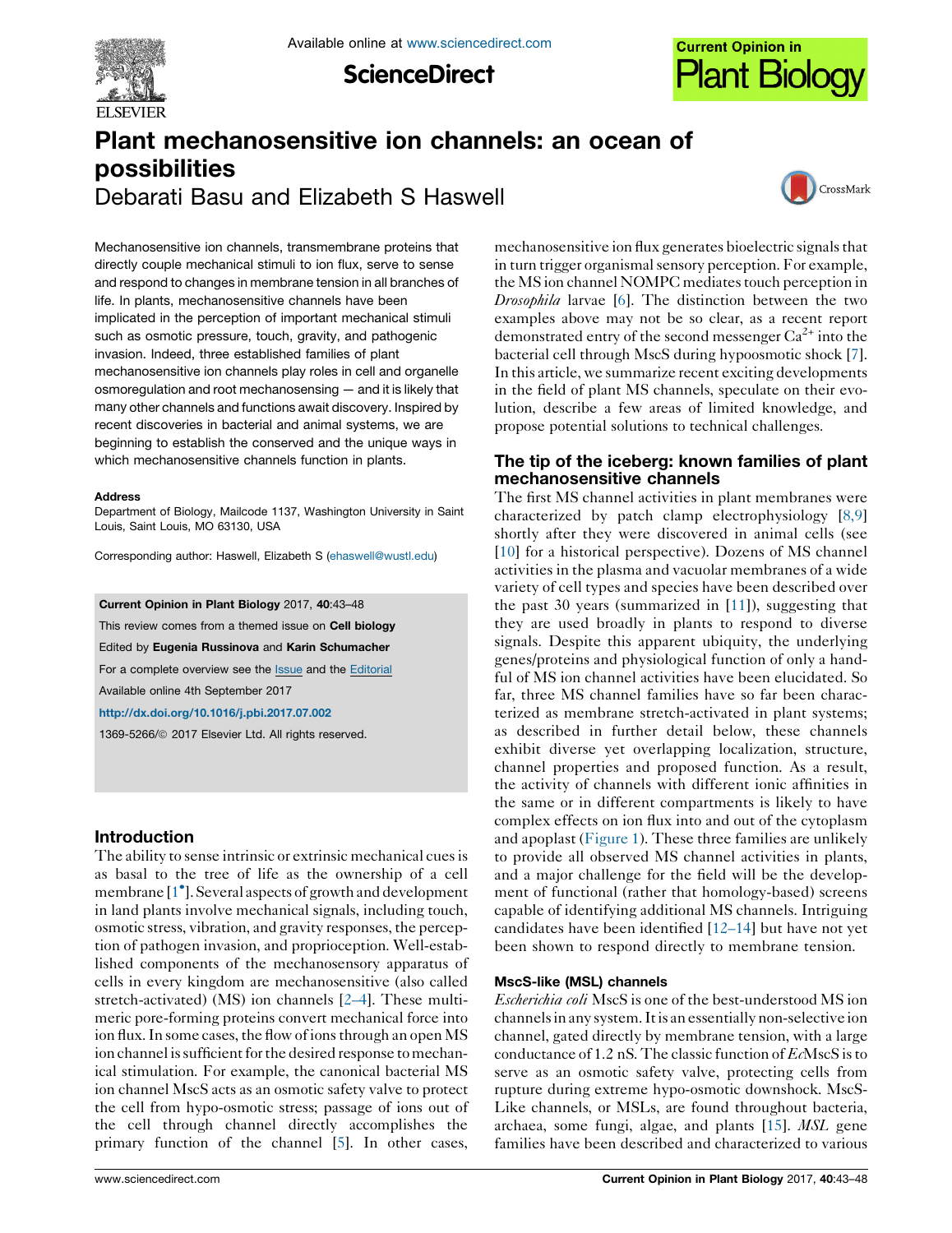

<span id="page-1-0"></span>Figure 1

Subcellular localization and ionic preference for known plant mechanosensitive ion channels. The subcellular localization of MS ion channel proteins identified to date in land plants is indicated  $[20.21.22.23$ <sup>\*</sup> $.32$ <sup>\*</sup> $.58$ ]. The outer membrane of the chloroplast is permeable to ions [\[59\]](#page-5-0), and Voltage-dependent Anion Channels (VDACs) are thought to mediate flux across the outer mitochondrial membrane [\[60\]](#page-5-0). MSL, MscS-Like; TPK, Two-pore K<sup>+</sup>; MCA, Mid1-Complementing Activity. Note that only general ion permeability preferences are indicated; these channels are likely to be permeable to additional species.

degrees in Arabidopsis, papaya, rice, and common bean [\[16–19\]](#page-4-0).There are 10MSL proteinsinArabidopsis, most of which are predicted to localize to the plasma membrane. Unexpectedly, MSL1, MSL2, and MSL3 were found to localize to the inner membrane of plastids and mitochondria (Figure 1  $[20-22,23$ <sup>\*\*</sup>]).

Electrophysiological analyses of MSL9 and MSL10 in plant cells [\[22](#page-4-0)], MSL10 and MSL8 expressed heterologously in Xenopus oocytes  $[23^{\bullet\bullet}, 24^{\bullet}]$ , and [MSL1](#page-4-0) expressed heterologously in giant E. coli spheroplasts [\[21](#page-4-0)] all revealed channel characteristics that are similar (though not identical) to EcMscS. MSLs are anion-preferring (e.g. 2–6 anions pass for every cation) MS ion channels with conductances ranging from  $\sim 0.1$  to 1 nS depending on buffer conditions. Several lines of evidence support the model that, like EcMscS, AtMSLs function to relieve osmotic stress. This was first demonstrated with MSL2 and MSL3, two plastid-localized channels that directly maintain plastid osmoregulation. Plastids in msl2 msl3 mutants exhibit altered size, shape and fission  $[20,25,26]$  $[20,25,26]$ . The loss of MSL $2/3$  also leads to stress responses associated with drought and the development of callus tissue at the apex of the plant [\[27,28\]](#page-4-0). While the pleiotropic phenotypes associated with this mutant have illustrated the importance of plastid osmoregulation during normal plant growth and development, any mechanistic insights await the electrophysiological analysis of MSL2 and MSL3 — a challenging prospect for plastidlocalized proteins. Adding to the complexity is a recent

report demonstrating that mitochondria-localized MSL1 is required to ameliorate the oxidative burden imposed upon mitochondria during abiotic stress [[21](#page-4-0)]. The potential roles of membrane tension, redox state, and transmembrane voltage in regulating MSL1 channel activity *in vivo* remain to be determined. For plasma membrane-localized MSLs, recent reports both support their role as osmotic safety valves and suggest more complex function, as discussed below.

#### Two-pore domain  $K^+$  (TPK) channels

TREK1, TREK2, and TRAAK are MS channels from the TPK family expressed in the mammalian nervous system and proposed to modulate mechanical-, heat- and coldassociated pain perception  $[29]$  $[29]$ . AtTPK1 is a voltageindependent K<sup>+</sup> channel required for normal guard cell closure kinetics [\[30](#page-4-0)], and, along with homologs from rice and barley, has been demonstrated to be mechanosensitive [\[31](#page-4-0)]. Whether the mechanosensitive activity of AtTPK1 is important for its function in guard cells, and how it might be integrated with other regulatory signals such as low pH,  $Ca^{2+}$  and binding to 14-3-3 proteins is not yet understood [[30\]](#page-4-0).

#### Mid1-Complementing Activity (MCA) channels

The Mid1-Complementing Activity (MCA) proteins were identified based on their ability to rescue the matinginduced lethality of the yeast  $mid1$  mutant  $[32\text{°}$ . [MCA](#page-4-0) proteins are plant-specific and show no homology to the yeast Mid1 channel. In fact, MCA proteins have only 1 transmembrane (TM) domain [\[33](#page-4-0)], placing them outside the norm for ion channel subunits. Cryo-EM imaging followed by single particle reconstruction of a MCA2 tetramer did not reveal a pore [\[34](#page-4-0)]. However, heterologously expressedMCA1 and 2 produce increased currentin response to osmotic swelling in whole cells and to membrane stretch in excised patches [\[35\]](#page-4-0), providing evidence that they directly form a MS ion channel.  $MCA$  expression is correlated with enhanced  $Ca^{2+}$  influx in response to hypoosmotic shock and mechanical stimulus in several plant species  $[32^{\bullet\bullet}, 36, 37]$ . Arabidopsis *MCAs* are required for normal rates of root penetration into hard agar and for properresponse to cellulose biosynthesisinhibition, implying a role in the maintenance/response to extracellular mechanical stress  $[32^{\bullet\bullet}, 38]$ . MCAs may be involved in the perception of developmentally imposed mechanical signals, as a maize MCA homolog was recently identified in a screen for leaf patterning mutants [\[39](#page-5-0)].

## Getting our sea legs: recent advances in understanding plasma membrane localized MSL channels

#### MSL8 fully meets the criteria for a mechanoreceptor

A recent analysis of MSL8, a MS ion channel expressed exclusively in mature pollen grains and tubes, advances our understanding of the function of plasma membranelocalized MSL channels and underscores the essential role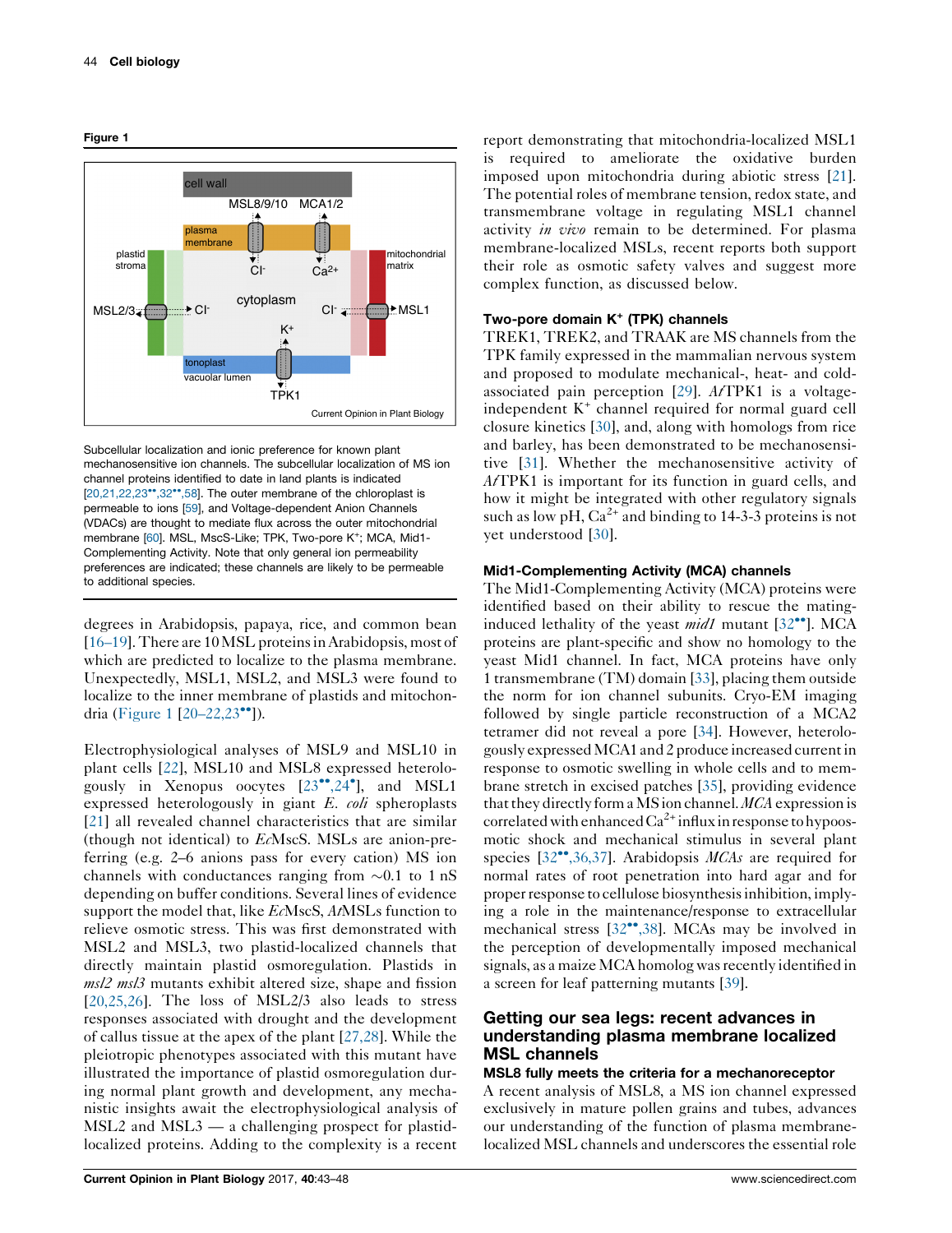of osmoregulation during fertilization. The correct level of MSL8 activity is critical for pollen to survive hydration and germination and for full male fertility. Disruption of MSL8 resultsin high rates of bursting during pollen hydration and germination, but the overall rate of *in vitro* germination is higher than the wild type. On the other hand, overexpressing *MSL8* inhibits pollen germination and no bursting is observed  $[23^{\bullet\bullet}]$ . These opposing effects can be [attributed](#page-4-0) to the inability to relieve excessturgor during hydration (in  $ms/8$  mutants) or to maintain necessary turgor during germination, and tube growth (in lines that overexpress  $MSLS$ )  $(Figure 2)$ . Lesions that disrupt the ion conducting properties of MSL8 also disrupt its ability to accomplish these functions in pollen  $[40\degree]$ , providing further evidence that it serves directly as an osmotic mechanosensor in pollen membranes. MSL8 is thus the first plant protein to fill the stated criteria for a mechanoreceptor [\[2\]](#page-4-0).

#### Links between MSLs and stress responses

The role or roles of MSLs at the plasma membrane in cells other than pollen grains has remained stubbornly opaque. Both MSL and MCA gene expression respond to vibration [\[41](#page-5-0)] and nodulation [[42\]](#page-5-0), but the physiological relevance of these observations have yet to be demonstrated. While a mutant harboring lesions in 5 MSL genes

#### Figure 2

 $(msl4 \, msl5 \, msl6 \, msl9 \, msl10)$  lacks the primary MS channel activity in Arabidopsis root protoplasts, it does not produce an observable mutant phenotype in response to a wide range of mechanical, touch or osmotic stimuli [[22\]](#page-4-0). However, overexpression of MSL10 results in dwarfing, ROS accumulation, and ectopic lesions, and all of these effects are negatively regulated by phosphorylation of the MSL10 N-terminus  $[43^{\bullet\bullet}]$ . [Dwarfing](#page-5-0) and ectopic lesions are also observed in response to a single EMS-induced point mutation in the C-terminus of MSL10 [[44\]](#page-5-0), suggesting that these overexpression phenotypes reflect some aspect of normal gene function. In addition, a recent study implicated MSL4 in pathogen-triggered immunity [45 ], and MSL6 [phosphorylation](#page-5-0) was observed in response to oligo-galacturonide treatment [[46\]](#page-5-0). We propose that plasma membrane-localized MSLs serve as sensors of cellular mechanical homeostasis, or 'mechanostasis'. This idea is supported by a recent meta-analysis of Arabidopsis microarray datasets wherein MSL10 expression levels were altered in a wide range of mutant backgrounds [\[47](#page-5-0)].

An intriguing aspect to the MSL10 study was the discovery that the soluble N-terminus of MSL10 is on its own able to trigger cell death in an overexpression system, indicating



Proposed role of MSL8 in controlling turgor during pollen hydration, germination, and tube growth. Wild-type pollen grains successfully survive hydration in distilled water, germinate effectively in germination media, produce intact pollen tubes, and are optimally fertile. Pollen grains from  $m$ s/8-4 null mutants, or null mutants expressing the MSL8F<sup>720L</sup> allele, display reduced viability upon hydration in distilled water due to an inability to relieve turgor pressure by releasing ions upon hypoosmotic shock. Excess turgor after hydration leads both to germination at a rate higher than the wild type, but also to frequent bursting, and an overall loss of fertility. When MSL8 is overexpressed from the pollen-specific, strong LAT52 promoter, pollen grains survive hydration but are unable to maintain the threshold turgor pressure required for pollen germination or tube elongation. Green arrows, optimal turgor; red arrows, excessive turgor; blue arrows, insufficient turgor.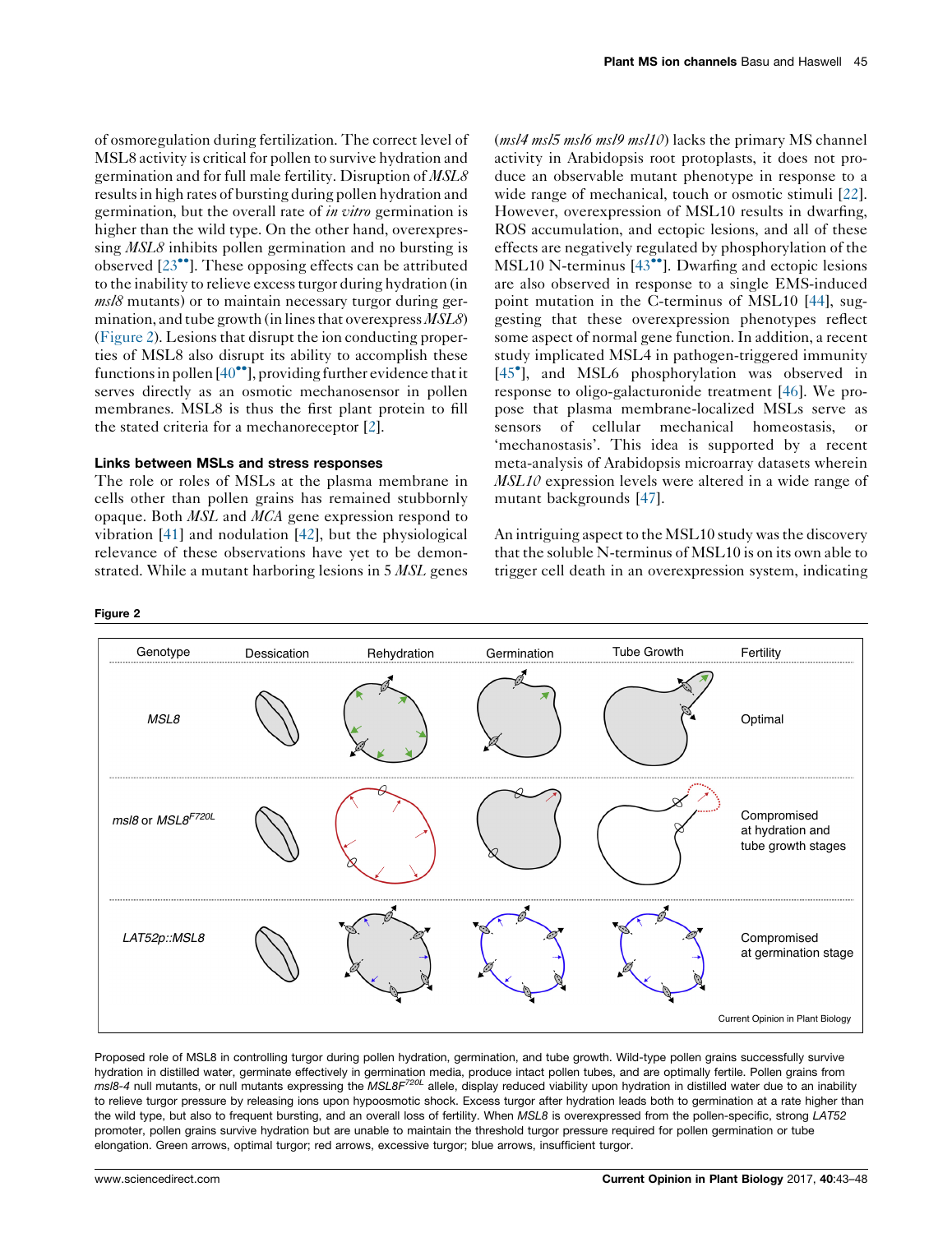<span id="page-3-0"></span>that the protein has at least one function independent of the production of a channel pore  $[43\degree]$ . [Determining](#page-5-0) if this non-conducting function is regulated by membrane tension is an important next step. If so, MSLs (and possibly other MS channels or MS channel homologs [\[39](#page-5-0)]) may have evolved to couple changes in membrane tension to a wide range of signaling outputs, going beyond ion flux.

# On the horizon: innovations in MS channel studies

## Plant MS channel structure and gating dynamics

Structural information about bacterial and animal MS channels derived from a multiplicity of approaches has led to a rapid uptick in our understanding of the structural and biophysical basis of mechanosensitivity. A number of recent reports utilizing crystallography, EPR spectroscopy, PELDOR, and/or molecular dynamics add exciting and provocative new detail to the force-from-lipid concept/ principle [1<sup>\*</sup>], see Box 1. It is suggested that lipid acyl chains filling voids or pockets in the channel surface could 'drag' MS channels open under increased membrane ten-sion [\[48,49\]](#page-5-0) or even block the permeation pathway [\[50\]](#page-5-0) (but see [\[51](#page-5-0)]). While these ideas are sparking a great deal of discussion in the field, MS channels from plants have yet to contribute to the conversation. The cryo-EM structure of MCA2 provides only low resolution information  $(26 \text{ Å})$  [\[34](#page-4-0)], and nothing is yet known about the structure or oligomeric state of any MSL channel.

Solving the structure of plant MSLs would do more than contribute to our view of MS channel gating dynamics. Arabidopsis MSL family members differ substantively from EcMscS (and from each other) not only in terms of the number of TM helices, but in the presence of diverse soluble domains at the N-termini, C-termini and inter-TM loops [[11,52](#page-4-0)]. We have previously proposed that this diversity in structure within the MscS family implies that MSL channels in plants may have functions and regulatory mechanisms that are specific to multicellular eukaryotes [[53\]](#page-5-0). A three-dimensional structure of these channels would reveal the spatial relationship between the regions thought to serve as tension sensors, the channel pore, and soluble domains. This would also help

#### Box 1 The force-from-lipid principle

According to the force-from-lipid principle, anisotropic forces inherent to the lipid bilayer impinge on the conformation of membraneembedded proteins. Ion channels classified as mechanosensitive allow the passage of ions when forces directly transmitted from the lipid bilayer are transduced into conformational rearrangements of the protein. This concept is proposed to underlie the mechanosensitivity of channels from multiple kingdoms and evolutionarily unrelated families. It follows from this principle that all channels are to some degree mechanosensitive; enhanced sensitivity, dynamic range, and spatio-temporal control are accomplished through structural arrangement and/or by tethering to cytoskeletal elements or extracellular matrix.

determine how membrane tension is transmitted from the channel-membrane interface to the channel pore — and potentially to other domains within the protein (see nonconducting functions, above).

## Closing the gap between channel behavior in the patch pipette and in the intact plant cell

While patch clamp electrophysiology has proven to be a powerful way to identify and characterize MS ion channels, it is performed in the absence of a cell wall, sometimes in an isolated membrane patch, under tightly regulated and nonphysiological ionic conditions, and (in the case of heterologous expression), not in the native lipid environment. Thus, the next great challenge for the field will be developing approaches that allow the analysis of MS ion channel action in their native context. Controlled activation of MS channels from inside a plant cell might be possible through the application of focused ultrasound, as was recently demonstrated for animal TPKs expressed in oocytes [\[54](#page-5-0)]. Integration of localized extracellular ion flux measurements with genetically encoded ion or voltage biosensors may allow the study of MS channel function in some cellular contexts, such as pollen tubes [[55\]](#page-5-0). The genetically encoded sensors for transmembrane voltage used extensively in animal systems to monitor ion channel activity in vivo [[56\]](#page-5-0) do not yet function well in plants [\[57](#page-5-0)].

## Conclusion

Membrane tension is a force experienced by all cells, and every branch of life expresses ion channels that serve specifically to sense and respond to it. In plants, MS ion channels arewidely distributed acrossmultiple species, cell types, and intracellular compartments. In Arabidopsis, MS ion channels are required for roots to penetrate hard agar and mediate osmoregulation of pollen and plastids during normal growth and development. Future work should reveal the physiological function of channels we know, add more channel genes and proteins to our short list, and develop the methodologies that will allow *in vivo* analysis of ion channel function, regulation, and mechanism.

## Acknowledgements

We apologize to those whose work we were unable to include due to space constraints. We are extremely grateful for the experimental and intellectual contributions of past and present members of the Haswell lab. Our work is currently supported by National Science Foundation MCB-1253103, National Institutes of Health R01GM084211, the National Science Foundation Science and Technology Center for Engineering Mechanobiology Award #1548571, and a Faculty Scholar grant from the Howard Hughes Medical Institute and the Simons Foundation.

## References and recommended reading

Papers of particular interest, published within the period of review, have been highlighted as:

- of special interest
- •• of outstanding interest
- 1.  $\bullet$ [Anishkin](http://refhub.elsevier.com/S1369-5266(17)30049-3/sbref0005) A, Loukin SH, Teng J, Kung C: Feeling the hidden [mechanical](http://refhub.elsevier.com/S1369-5266(17)30049-3/sbref0005) forces in lipid bilayer is an original sense. Proc Natl Acad Sci USA 2014, 111[:7898-7905.](http://refhub.elsevier.com/S1369-5266(17)30049-3/sbref0005)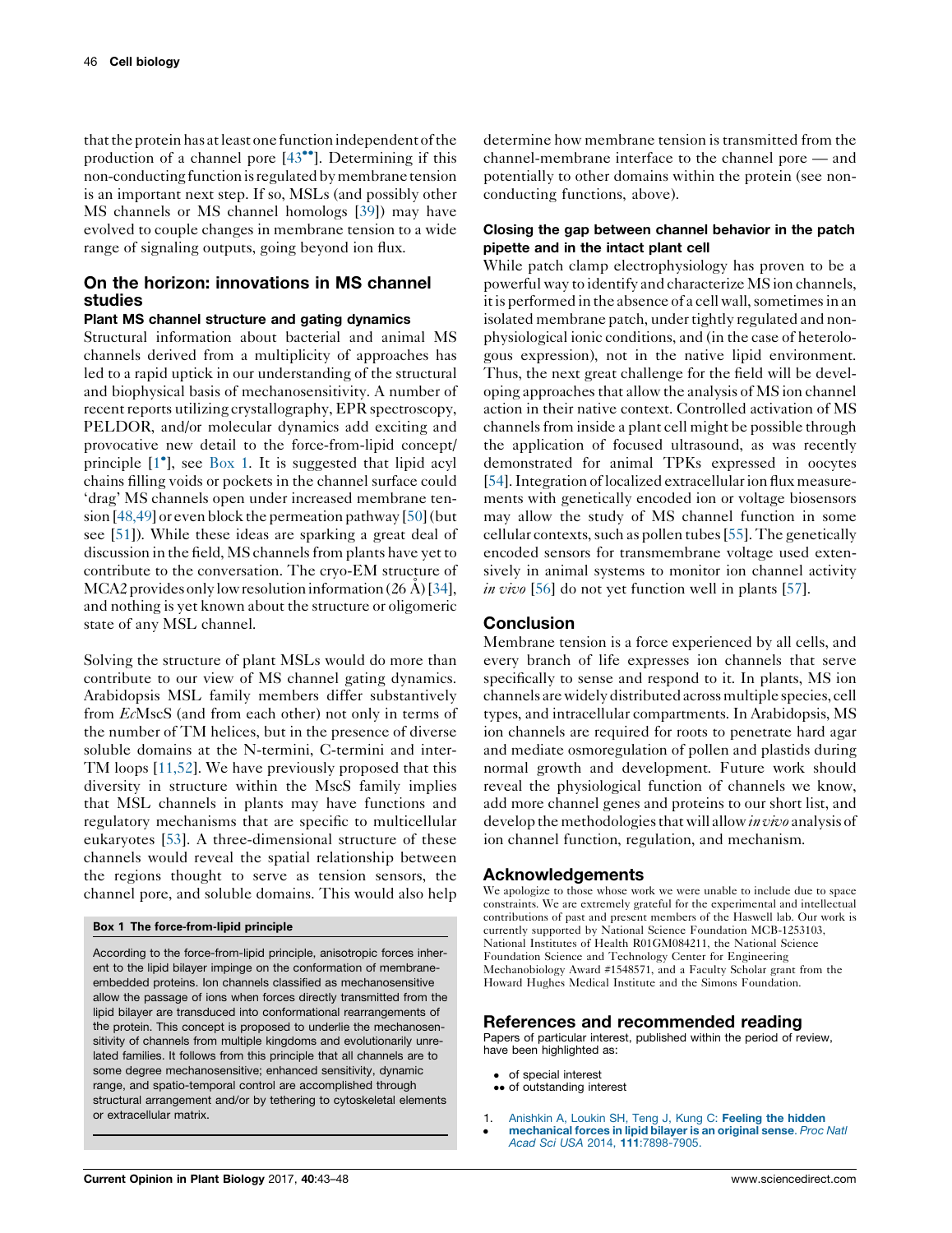<span id="page-4-0"></span>The authors of this perspective argue that the force-from-lipid principle can and should be applied to membrane-embedded proteins in all organisms.

- 2. Ranade SS, Syeda R, Patapoutian A: [Mechanically](http://refhub.elsevier.com/S1369-5266(17)30049-3/sbref0010) activated ion channels. Neuron 2015, 87[:1162-1179.](http://refhub.elsevier.com/S1369-5266(17)30049-3/sbref0010)
- 3. Peyronnet R, Tran D, Girault T, Frachisse J-M: [Mechanosensitive](http://refhub.elsevier.com/S1369-5266(17)30049-3/sbref0015) [channels:](http://refhub.elsevier.com/S1369-5266(17)30049-3/sbref0015) feeling tension in a world under pressure. Front Plant Sci [2014,](http://refhub.elsevier.com/S1369-5266(17)30049-3/sbref0015) 5:558.
- 4. Martinac B: [Mechanosensitive](http://refhub.elsevier.com/S1369-5266(17)30049-3/sbref0020) ion channels: an evolutionary and scientific tour de force in [mechanobiology](http://refhub.elsevier.com/S1369-5266(17)30049-3/sbref0020). Channels (Austin) 2012, 6[:211-213.](http://refhub.elsevier.com/S1369-5266(17)30049-3/sbref0020)
- 5. Levina N, Tö[temeyer](http://refhub.elsevier.com/S1369-5266(17)30049-3/sbref0025) S, Stokes NR, Louis P, Jones MA, Booth IR: Protection of [Escherichia](http://refhub.elsevier.com/S1369-5266(17)30049-3/sbref0025) coli cells against extreme turgor by activation of MscS and MscL [mechanosensitive](http://refhub.elsevier.com/S1369-5266(17)30049-3/sbref0025) channels: [identification](http://refhub.elsevier.com/S1369-5266(17)30049-3/sbref0025) of genes required for MscS activity. EMBO J 1999, 18[:1730-1737.](http://refhub.elsevier.com/S1369-5266(17)30049-3/sbref0025)
- 6. Yan Z, Zhang W, He Y, [Gorczyca](http://refhub.elsevier.com/S1369-5266(17)30049-3/sbref0030) D, Xiang Y, Cheng LE, Meltzer S, Jan LY, Jan YN: Drosophila NOMPC is a [mechanotransduction](http://refhub.elsevier.com/S1369-5266(17)30049-3/sbref0030) channel subunit for [gentle-touch](http://refhub.elsevier.com/S1369-5266(17)30049-3/sbref0030) sensation. Nature 2013, 493[:221-225.](http://refhub.elsevier.com/S1369-5266(17)30049-3/sbref0030)
- 7. Cox CD, Nomura T, Ziegler CS, [Campbell](http://refhub.elsevier.com/S1369-5266(17)30049-3/sbref0035) AK, Wann KT, Martinac B: Selectivity mechanism of the [mechanosensitive](http://refhub.elsevier.com/S1369-5266(17)30049-3/sbref0035) channel MscS revealed by probing channel [subconducting](http://refhub.elsevier.com/S1369-5266(17)30049-3/sbref0035) states. Nat [Commun](http://refhub.elsevier.com/S1369-5266(17)30049-3/sbref0035) 2013, 4:2137.
- 8. Falke LC, Edwards KL, Pickard BG, Misler S: A [stretch-activated](http://refhub.elsevier.com/S1369-5266(17)30049-3/sbref0040) anion channel in tobacco [protoplasts](http://refhub.elsevier.com/S1369-5266(17)30049-3/sbref0040). FEBS Lett 1988, 237[:141-144.](http://refhub.elsevier.com/S1369-5266(17)30049-3/sbref0040)
- 9. Schroeder Jl, Hedrich R: [Involvement](http://refhub.elsevier.com/S1369-5266(17)30049-3/sbref0045) of ion channels and active transport in [osmoregulation](http://refhub.elsevier.com/S1369-5266(17)30049-3/sbref0045) and signaling of higher plant cells. Trends Biochem Sci 1989, 14[:187-192.](http://refhub.elsevier.com/S1369-5266(17)30049-3/sbref0045)
- 10. Morris CE: [Mechanosensitive](http://refhub.elsevier.com/S1369-5266(17)30049-3/sbref0050) ion channels. J Membr Biol 1990, 113[:93-107.](http://refhub.elsevier.com/S1369-5266(17)30049-3/sbref0050)
- 11. Hamilton ES, Schlegel AM, Haswell ES: United in [diversity:](http://refhub.elsevier.com/S1369-5266(17)30049-3/sbref0055) [mechanosensitive](http://refhub.elsevier.com/S1369-5266(17)30049-3/sbref0055) ion channels in plants. Annu Rev Plant Biol 2015, 66[:113-137.](http://refhub.elsevier.com/S1369-5266(17)30049-3/sbref0055)
- 12. Yuan F, Yang H, Xue Y, Kong D, Ye R, Li C, [Zhang](http://refhub.elsevier.com/S1369-5266(17)30049-3/sbref0060) J, [Theprungsirikul](http://refhub.elsevier.com/S1369-5266(17)30049-3/sbref0060) L, Shrift T, Krichilsky B et al.: OSCA1 mediates [osmotic-stress-evoked](http://refhub.elsevier.com/S1369-5266(17)30049-3/sbref0060) Ca2+ increases vital for osmosensing in [Arabidopsis](http://refhub.elsevier.com/S1369-5266(17)30049-3/sbref0060). Nature 2014, 514:367-371.
- 13. Hou C, Tian W, Kleist T, He K, [Garcia](http://refhub.elsevier.com/S1369-5266(17)30049-3/sbref0065) V, Bai F, Hao Y, Luan S, Li L: DUF221 proteins are a family of [osmosensitive](http://refhub.elsevier.com/S1369-5266(17)30049-3/sbref0065) calciumpermeable cation channels conserved across [eukaryotes](http://refhub.elsevier.com/S1369-5266(17)30049-3/sbref0065). Cell Res 2014, 24[:632-635.](http://refhub.elsevier.com/S1369-5266(17)30049-3/sbref0065)
- 14. Coste B, Mathur J, [Schmidt](http://refhub.elsevier.com/S1369-5266(17)30049-3/sbref0070) M, Earley TJ, Ranade S, Petrus MJ, Dubin AE, [Patapoutian](http://refhub.elsevier.com/S1369-5266(17)30049-3/sbref0070) A: Piezo1 and Piezo2 are essential components of distinct [mechanically](http://refhub.elsevier.com/S1369-5266(17)30049-3/sbref0070) activated cation [channels](http://refhub.elsevier.com/S1369-5266(17)30049-3/sbref0070). Science 2010, 330:55-60.
- 15. Pivetti CD, Yen M-R, Miller S, [Busch](http://refhub.elsevier.com/S1369-5266(17)30049-3/sbref0075) W, Tseng Y-H, Booth IR, Saier MH: Two families of [mechanosensitive](http://refhub.elsevier.com/S1369-5266(17)30049-3/sbref0075) channel proteins. Microbiol Mol Biol Rev 2003, 67:66-85 table of [contents.](http://refhub.elsevier.com/S1369-5266(17)30049-3/sbref0075)
- 16. de [Souza](http://refhub.elsevier.com/S1369-5266(17)30049-3/sbref0080) SGH, da Silva AD, Ito TM, da Silva EGD, Cantú T: Genome-wide analysis of [mechanosensitive](http://refhub.elsevier.com/S1369-5266(17)30049-3/sbref0080) channel of small [conductance](http://refhub.elsevier.com/S1369-5266(17)30049-3/sbref0080) (MscS)-like gene family in common bean. Afr J [Biotechnol](http://refhub.elsevier.com/S1369-5266(17)30049-3/sbref0080) 2016, 15:580-592.
- 17. Porter BW, Zhu YJ, Webb DT, [Christopher](http://refhub.elsevier.com/S1369-5266(17)30049-3/sbref0085) DA: Novel [thigmomorphogenetic](http://refhub.elsevier.com/S1369-5266(17)30049-3/sbref0085) responses in Carica papaya: touch decreases [anthocyanin](http://refhub.elsevier.com/S1369-5266(17)30049-3/sbref0085) levels and stimulates petiole cork [outgrowths](http://refhub.elsevier.com/S1369-5266(17)30049-3/sbref0085). Ann Bot 2009, 103:847-858.
- 18. Saddhe AA, Kumar K: In silico [identification](http://refhub.elsevier.com/S1369-5266(17)30049-3/sbref0090) and expression [analysis](http://refhub.elsevier.com/S1369-5266(17)30049-3/sbref0090) of MscS like gene family in rice. Plant Gene 2015, 1:8- [17.](http://refhub.elsevier.com/S1369-5266(17)30049-3/sbref0090)
- 19. Haswell ES: MscS-like proteins in plants. [Mechanosensitive](http://refhub.elsevier.com/S1369-5266(17)30049-3/sbref0095) Ion Channels, Part A. Elsevier; [2007:329-359](http://refhub.elsevier.com/S1369-5266(17)30049-3/sbref0095).
- 20. Haswell ES, [Meyerowitz](http://refhub.elsevier.com/S1369-5266(17)30049-3/sbref0100) EM: MscS-like proteins control plastid size and shape in [Arabidopsis](http://refhub.elsevier.com/S1369-5266(17)30049-3/sbref0100) thaliana. Curr Biol 2006, 16:1-11.
- 21. Lee CP, Maksaev G, Jensen GS, Murcha MW, Wilson ME Fricker M, Hell R, Haswell ES, Millar AH, Sweetlove L: MSL1 is a

mechanosensitive ion channel that dissipates mitochondrial membrane potential and maintains redox homeostasis in mitochondria during abiotic stress. Plant J 2016 [http://dx.doi.](http://dx.doi.org/10.1111/tpj.13301) [org/10.1111/tpj.13301.](http://dx.doi.org/10.1111/tpj.13301)

- 22. Haswell ES, Peyronnet R, [Barbier-Brygoo](http://refhub.elsevier.com/S1369-5266(17)30049-3/sbref0110) H, Meyerowitz EM, Frachisse J-M: Two MscS [homologs](http://refhub.elsevier.com/S1369-5266(17)30049-3/sbref0110) provide [mechanosensitive](http://refhub.elsevier.com/S1369-5266(17)30049-3/sbref0110) channel activities in the Arabidopsis root. Curr Biol 2008, 18[:730-734.](http://refhub.elsevier.com/S1369-5266(17)30049-3/sbref0110)
- 23. Hamilton ES, Jensen GS, [Maksaev](http://refhub.elsevier.com/S1369-5266(17)30049-3/sbref0115) G, Katims A, Sherp AM,  $\ddot{\phantom{0}}$ Haswell ES: [Mechanosensitive](http://refhub.elsevier.com/S1369-5266(17)30049-3/sbref0115) channel MSL8 regulates osmotic forces during pollen hydration and [germination](http://refhub.elsevier.com/S1369-5266(17)30049-3/sbref0115). Science 2015, 350[:438-441.](http://refhub.elsevier.com/S1369-5266(17)30049-3/sbref0115)

MSL8 is shown to be a pollen-specific, membrane tension-gated ion channel required for pollen to survive the hypoosmotic shock of rehydration and for full male fertility. MSL8 negatively regulates pollen germination, but is required for cellular integrity during germination and tube growth. These data suggest that homologs of bacterial MscS have been repurposed in eukaryotes to sense and respond to mechanical stimuli in a developmental context.

24. Maksaev G, Haswell ES: MscS-Like10 is a [stretch-activated](http://refhub.elsevier.com/S1369-5266(17)30049-3/sbref0120) ion  $\cdot$ channel from [Arabidopsis](http://refhub.elsevier.com/S1369-5266(17)30049-3/sbref0120) thaliana with a preference for anions. Proc Natl Acad Sci USA 2012, 109[:19015-19020.](http://refhub.elsevier.com/S1369-5266(17)30049-3/sbref0120)

This study established that MSL10 is a bona fide mechanosensitive ion channel using single-channel patch clamp electrophysiology and a heterologous expression system, and characterized its behavior. Thus, plant genomes do indeed encode mechanosensitive ion channels evolutionarily related to those from bacteria.

- 25. Wilson ME, Jensen GS, Haswell ES: Two [mechanosensitive](http://refhub.elsevier.com/S1369-5266(17)30049-3/sbref0125) channel homologs influence division ring [placement](http://refhub.elsevier.com/S1369-5266(17)30049-3/sbref0125) in Arabidopsis [chloroplasts](http://refhub.elsevier.com/S1369-5266(17)30049-3/sbref0125). Plant Cell 2011, 23:2939-2949.
- 26. Veley KM, [Marshburn](http://refhub.elsevier.com/S1369-5266(17)30049-3/sbref0130) S, Clure CE, Haswell ES: [Mechanosensitive](http://refhub.elsevier.com/S1369-5266(17)30049-3/sbref0130) channels protect plastids from [hypoosmotic](http://refhub.elsevier.com/S1369-5266(17)30049-3/sbref0130) stress during normal plant growth. Curr Biol 2012, 22[:408-413.](http://refhub.elsevier.com/S1369-5266(17)30049-3/sbref0130)
- 27. Wilson ME, Basu MR, [Bhaskara](http://refhub.elsevier.com/S1369-5266(17)30049-3/sbref0135) GB, Verslues PE, Haswell ES: Plastid osmotic stress activates cellular stress [responses](http://refhub.elsevier.com/S1369-5266(17)30049-3/sbref0135) in [Arabidopsis](http://refhub.elsevier.com/S1369-5266(17)30049-3/sbref0135). Plant Physiol 2014, 165:119-128.
- 28. Wilson ME, Mixdorf M, Berg RH, Haswell ES: Plastid [osmotic](http://refhub.elsevier.com/S1369-5266(17)30049-3/sbref0140) stress influences cell [differentiation](http://refhub.elsevier.com/S1369-5266(17)30049-3/sbref0140) at the plant shoot apex.<br>[Development](http://refhub.elsevier.com/S1369-5266(17)30049-3/sbref0140) 2016, 143:3382-3393.
- 29. Brohawn SG: How ion channels sense [mechanical](http://refhub.elsevier.com/S1369-5266(17)30049-3/sbref0145) force: insights from [mechanosensitive](http://refhub.elsevier.com/S1369-5266(17)30049-3/sbref0145) K2P channels TRAAK, [TREK1,](http://refhub.elsevier.com/S1369-5266(17)30049-3/sbref0145) and TREK2. Ann N Y Acad Sci 2015, 1352:20-32.
- 30. Voelker C, [Gomez-Porras](http://refhub.elsevier.com/S1369-5266(17)30049-3/sbref0150) JL, Becker D, Hamamoto S, Uozumi N, Gambale F, [Mueller-Roeber](http://refhub.elsevier.com/S1369-5266(17)30049-3/sbref0150) B, Czempinski K, Dreyer I: Roles of [tandem-pore](http://refhub.elsevier.com/S1369-5266(17)30049-3/sbref0150) K<sup>+</sup> channels in plants – a puzzle still to be solved. Plant Biol 2010, 12[:56-63.](http://refhub.elsevier.com/S1369-5266(17)30049-3/sbref0150)
- 31. Maathuis FJM: Vacuolar [two-pore](http://refhub.elsevier.com/S1369-5266(17)30049-3/sbref0155) K<sup>+</sup> channels act as vacuolar [osmosensors](http://refhub.elsevier.com/S1369-5266(17)30049-3/sbref0155). New Phytol 2011, 191:84-91.
- 32.  $\ddot{\phantom{0}}$ [Nakagawa](http://refhub.elsevier.com/S1369-5266(17)30049-3/sbref0160) Y, Katagiri T, Shinozaki K, Qi Z, Tatsumi H, Furuichi T,<br>Kishigami A, Sokabe M, Kojima I, Sato S *et al.*: **[Arabidopsis](http://refhub.elsevier.com/S1369-5266(17)30049-3/sbref0160)**<br>**plasma [membrane](http://refhub.elsevier.com/S1369-5266(17)30049-3/sbref0160) protein crucial for Ca<sup>2+</sup> influx and touch** sensing in roots. Proc Natl Acad Sci USA 2007, 104[:3639-3644.](http://refhub.elsevier.com/S1369-5266(17)30049-3/sbref0160)

The authors employed a novel functional screen in yeast to identify MCA1,<br>a plant-specific membrane protein that facilitates Ca<sup>2+</sup> influx in response to mechanical and osmotic stress. Seedlings lacking functional MCA1 are unable to efficiently penetrate hard agar. MCA1 and close homolog MCA2 are leading candidates for the long-sought plant stretch-activated Ca<sup>2</sup> channel.

- 33. Kamano S, Kume S, Iida K, Lei K-J, Nakano M, [Nakayama](http://refhub.elsevier.com/S1369-5266(17)30049-3/sbref0165) Y, lida H: [Transmembrane](http://refhub.elsevier.com/S1369-5266(17)30049-3/sbref0165) topologies of Ca<sup>2+</sup>-permeable [mechanosensitive](http://refhub.elsevier.com/S1369-5266(17)30049-3/sbref0165) channels MCA1 and MCA2 in Arabidopsis thaliana. J Biol Chem 2015, 290[:30901-30909.](http://refhub.elsevier.com/S1369-5266(17)30049-3/sbref0165)
- 34. [Shigematsu](http://refhub.elsevier.com/S1369-5266(17)30049-3/sbref0170) H, Iida K, Nakano M, Chaudhuri P, Iida H,<br>Nagayama K: **Structural [characterization](http://refhub.elsevier.com/S1369-5266(17)30049-3/sbref0170) of the** [mechanosensitive](http://refhub.elsevier.com/S1369-5266(17)30049-3/sbref0170) channel candidate MCA2 from Arabidopsis thaliana. PLOS ONE 2014, 9[:e87724.](http://refhub.elsevier.com/S1369-5266(17)30049-3/sbref0170)
- 35. Furuichi T, lida H, Sokabe M, Tatsumi H: [Expression](http://refhub.elsevier.com/S1369-5266(17)30049-3/sbref0175) of Arabidopsis MCA1 enhanced [mechanosensitive](http://refhub.elsevier.com/S1369-5266(17)30049-3/sbref0175) channel activity in the Xenopus laevis oocyte plasma [membrane](http://refhub.elsevier.com/S1369-5266(17)30049-3/sbref0175). Plant Signal Behav 2012, 7[:1022-1026.](http://refhub.elsevier.com/S1369-5266(17)30049-3/sbref0175)